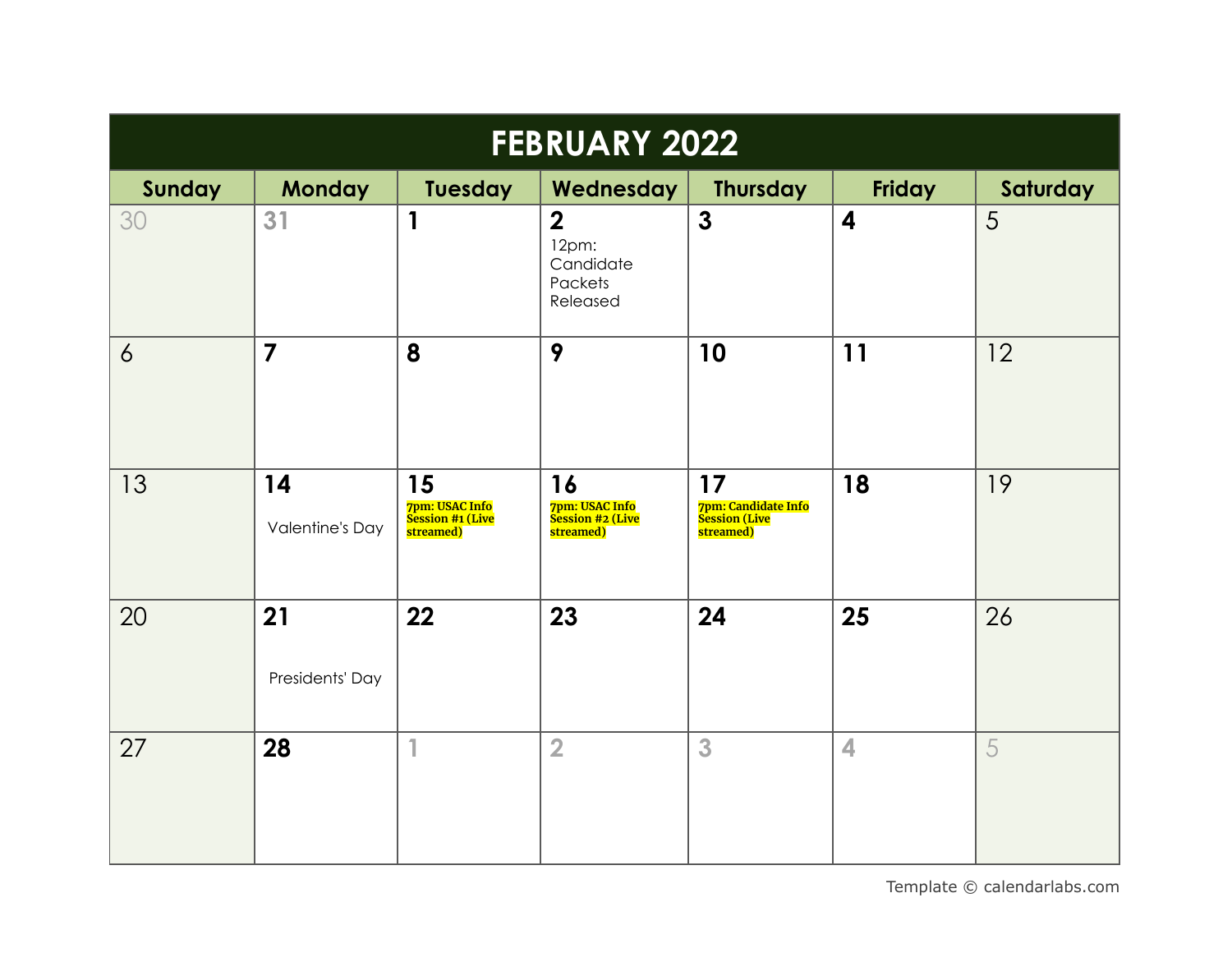| <b>MARCH 2022</b> |                 |                |                |                                                                                                                                                                  |                                                            |                |  |
|-------------------|-----------------|----------------|----------------|------------------------------------------------------------------------------------------------------------------------------------------------------------------|------------------------------------------------------------|----------------|--|
| Sunday            | <b>Monday</b>   | <b>Tuesday</b> | Wednesday      | <b>Thursday</b>                                                                                                                                                  | <b>Friday</b>                                              | Saturday       |  |
| 27                | 28              | 1              | $\overline{2}$ | $\mathbf{3}$                                                                                                                                                     | $\overline{\mathbf{4}}$                                    | 5              |  |
| $\overline{6}$    | $\overline{7}$  | 8              | 9              | 10                                                                                                                                                               | 11                                                         | 12             |  |
| 13                | 14              | 15             | 16             | 17                                                                                                                                                               | 18<br><mark>11:59PM: Candidate</mark><br>Packets Due       | 19             |  |
| 20                | 21<br>Week Zero | 22             | 23             | 24                                                                                                                                                               | 25                                                         | 26             |  |
| 27                | 28<br>Week 1    | 29             | 30             | 31<br>6PM: Candidate/Slate<br><b>Orientation Meeting</b><br>#1<br>10PM: Candidate/Slate<br><b>Orientation Meeting</b><br>#2<br>11:59PM: Slate Filing<br>Deadline | 11:59pm: Final<br>withdrawal from<br>elections (via email) | $\overline{2}$ |  |

[Template](https://www.calendarlabs.com/2019-calendar-templates) © calendarlabs.com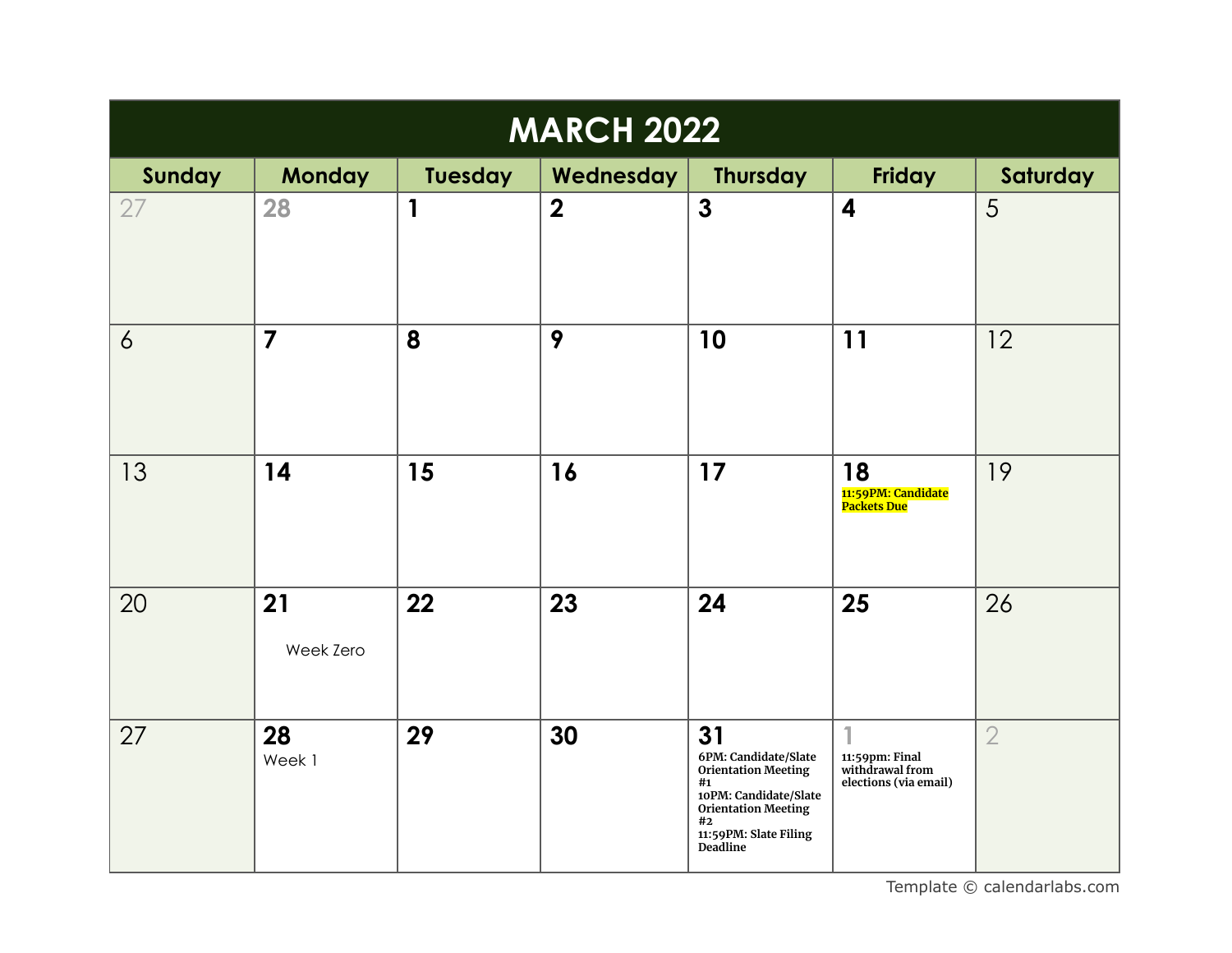| <b>APRIL 2022</b>         |                                                                                                                                             |                                                                                                                                      |                                                                                                                                                                                                                                                     |                                                                                                                                                                  |                                                                                                                                      |                |  |
|---------------------------|---------------------------------------------------------------------------------------------------------------------------------------------|--------------------------------------------------------------------------------------------------------------------------------------|-----------------------------------------------------------------------------------------------------------------------------------------------------------------------------------------------------------------------------------------------------|------------------------------------------------------------------------------------------------------------------------------------------------------------------|--------------------------------------------------------------------------------------------------------------------------------------|----------------|--|
| Sunday                    | <b>Monday</b>                                                                                                                               | <b>Tuesday</b>                                                                                                                       | Wednesday                                                                                                                                                                                                                                           | <b>Thursday</b>                                                                                                                                                  | <b>Friday</b>                                                                                                                        | Saturday       |  |
| 27                        | 28                                                                                                                                          | 29                                                                                                                                   | 30                                                                                                                                                                                                                                                  | 31<br>6PM: Candidate/Slate<br><b>Orientation Meeting</b><br>#1<br>10PM: Candidate/Slate<br><b>Orientation Meeting</b><br>#2<br>11:59PM: Slate Filing<br>Deadline | $\mathbf 1$<br>11:59pm: Final<br>withdrawal from<br>elections (via email)                                                            | $\overline{2}$ |  |
| 3<br><b>Easter Sunday</b> | $\overline{\mathbf{4}}$<br>11:59pm: Candidate<br>statements due                                                                             | 5                                                                                                                                    | $\boldsymbol{6}$<br><b>Campaigning begins</b>                                                                                                                                                                                                       | $\overline{\mathbf{z}}$                                                                                                                                          | 8<br>Virtual meet the<br>candidates submissions<br>due                                                                               | 9              |  |
| 10                        | 11<br>Virtual meet the<br>candidates posted                                                                                                 | 12                                                                                                                                   | 13                                                                                                                                                                                                                                                  | 14                                                                                                                                                               | 15                                                                                                                                   | 16             |  |
| 17                        | 18<br><b>Expense Account</b><br>Entries (Due 5PM)<br>Source of Funding<br>(Due 5PM)<br><b>Signed Expense</b><br><b>Account #1 (Due 5PM)</b> | 19                                                                                                                                   | 20                                                                                                                                                                                                                                                  | 21                                                                                                                                                               | 22                                                                                                                                   | 23             |  |
| 24                        | 25<br>Leafleting day 1<br><b>Leafleting hours</b><br>$1pm-4pm$                                                                              | 26<br>7PM: Endorsement<br>Hearing In-Person De<br>Neve Auditorium<br><b>Leafleting day 2</b><br><b>Leafleting hours</b><br>$1pm-4pm$ | 27<br>7PM: Candidate<br><b>Debates Part I</b><br><b>In-Person De Neve A</b><br>uditorium<br><b>Expense Account</b><br>Entries (Due 5PM)<br><b>Leafleting day 3</b><br><b>Leafleting hours</b><br>$1pm-4pm$<br><b>Source of Funding (Due</b><br>5PM) | 28<br>7PM: Candidate<br><b>Debates Part II</b><br><b>In-Person De Neve</b><br>Auditorium<br><b>Signed Expense</b><br>Account #2 (Due 5PM)                        | 29<br><b>Voting Begins</b><br>12pm<br><b>2AM: Endorsement</b><br>slips due (*changed at<br>discretion by Elections<br><b>Board</b> ) | 30             |  |